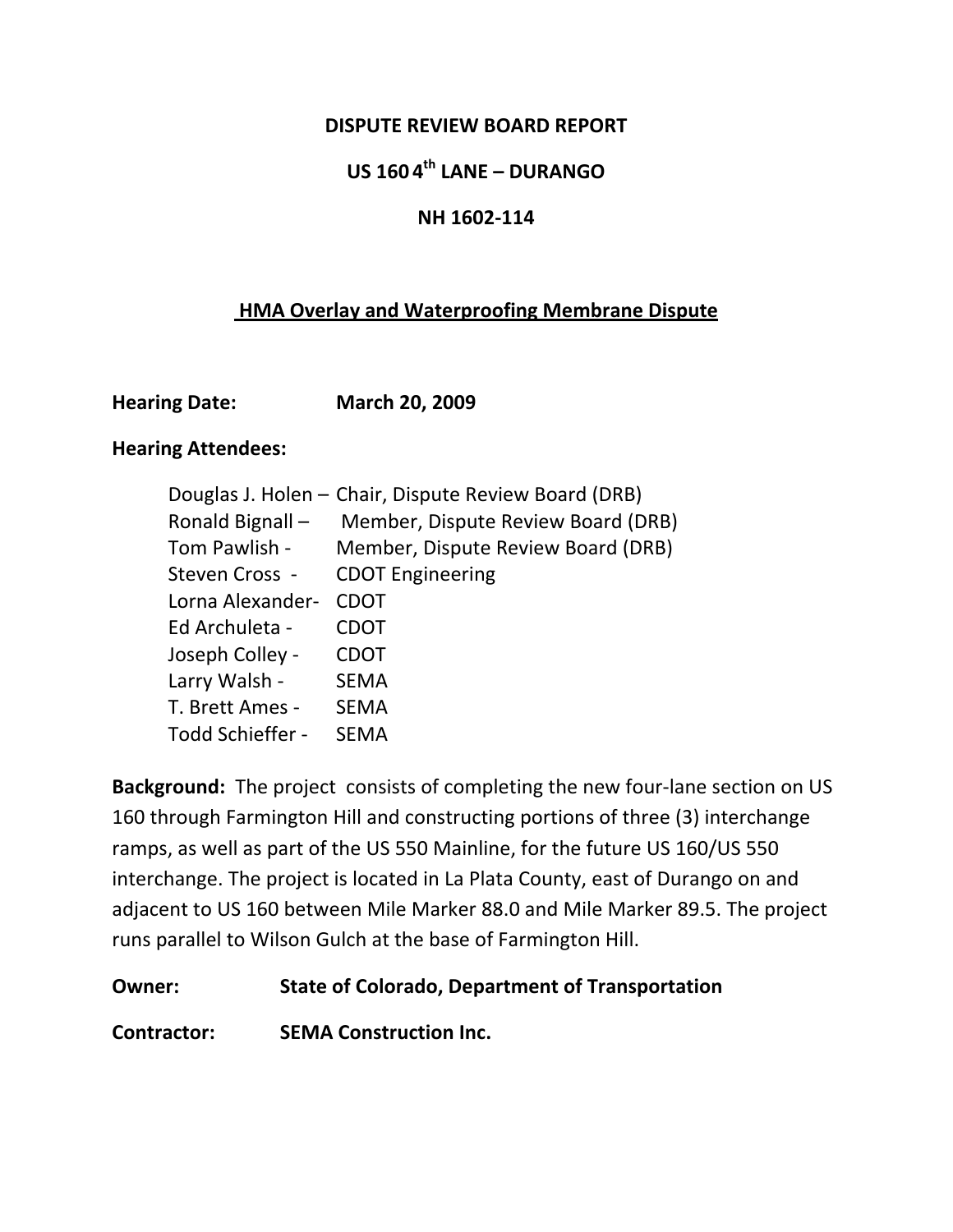**Joint Statement of Dispute: "**CDOT and SEMA Construction, Inc. have reached an impasse on the issue of whether or not the 3" HMA overlay and waterproofing membrane for cast‐in‐place post tensioned bridge structures are included in the scope of the subject contract."

In its letter of January 29, 2009, SEMA indicated that "further discussions would be unproductive and we have reached an impasse. Based on our differing positions regarding the merit of this dispute, SEMA Construction proposes to proceed with the dispute process and refer this issue onto the Dispute Review Board (DRB) in timely manner so as to get this issue behind us."

In its letter of March 6, 2009 CDOT Region 5 notified the Dispute Review Board (DRB) of the impasse and requested this issue be reviewed by the DRB.

In its letter of March 10, 2009 CDOT Region 5 provided the Joint Statement of Dispute and Scope of Desired Decision.

**Scope of Desired Decision:** "CDOT and SEMA mutually request the issue be reviewed and recommendations offered with respect to a determination of whether or not the asphalt overlays and waterproof membrane is included in the contractual work scope of the project."

**CDOT Position as stated in its Pre‐ Hearing Submittal:** CDOT Region 5 believes that the asphalt overlays and waterproofing are in the scope of the subject contract.

In its letter to the Dispute Review Board dated March 4, 2009, CDOT Region 5 indicated that its letter of January 26, 2009 to SEMA construction "provides a thorough and concise summary of our position on this matter. I would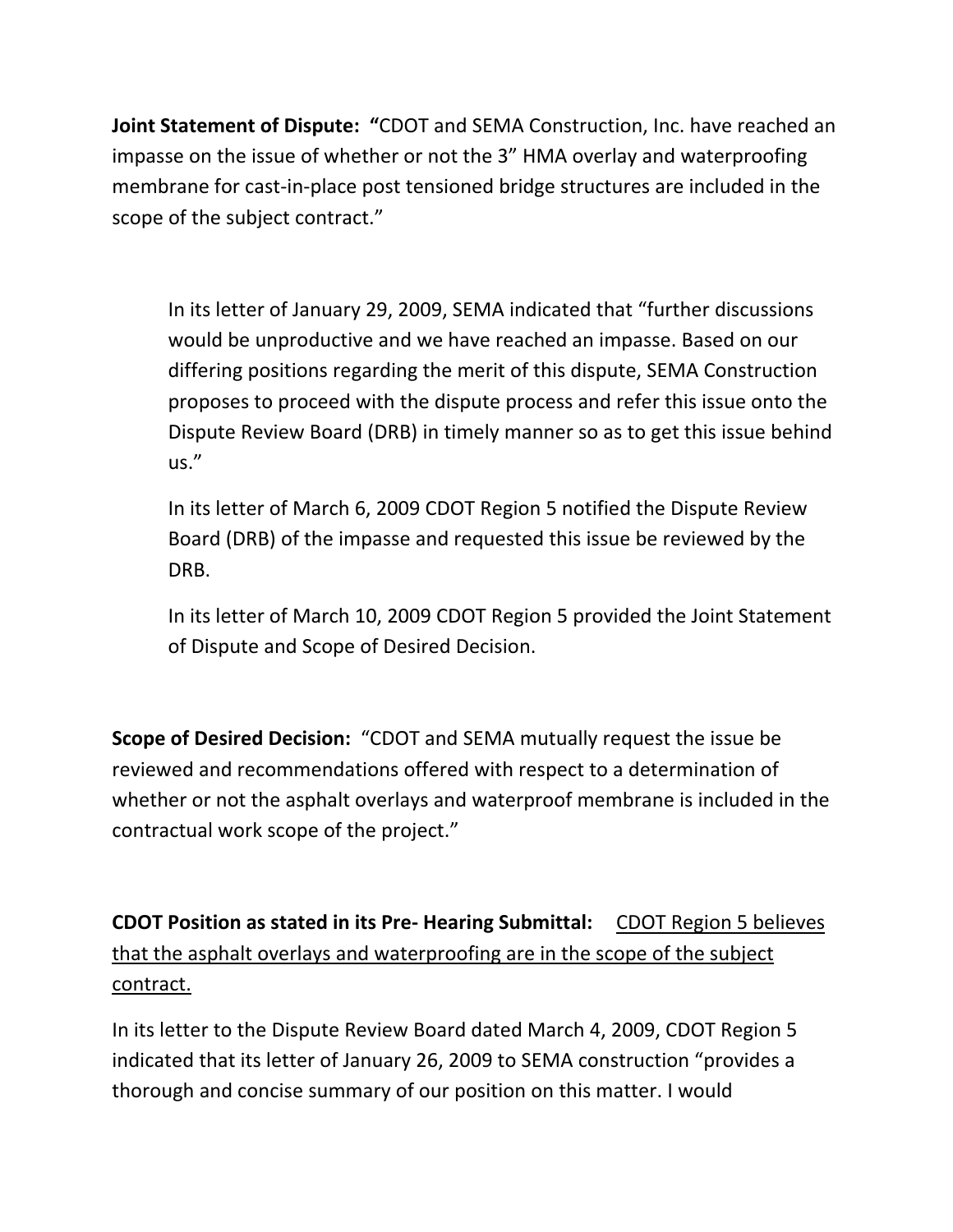recommend this document a starting point for your review of our position as it outlines everything that we feel justifies our position on this issue."

The following excerpts are taken from the letter of January 26, 2009:

"CDOT believes that the following documents and specification excerpts that were a part of the contract requirements prior to issuance of any bid clarifications support its position:

Book 2, Section 15.3.3.5 #5 Overlays

*The contractor shall provide an initial bridge deck overlay with segmented systems, precast deck slab systems, and any bridge superstructure system that would require shoring for future deck replacement. Overlays shall be asphalt over a waterproofing membrane for bridges with asphalt approach pavements. When used, the asphalt overlay with a waterproofing membrane shall be used on both the bridge deck and associated approach slab. The placement of waterproofing membranes with asphalt overlays shall comply with the CDOT Bridge Design Manual."*

"SEMA chose to follow the route of the overlay and waterproofing membrane as is clearly evident in the bridge design provided by Wilson and Company." (SEMA's Designer for the Design‐Build portion of the project.)

"Structures for Ramp A, Ramp C and US 550 Mainline all fall into this category as structures that would require shoring for future deck replacement."

"The CDOT Bridge Design Manual is also referenced in BOOK 2 and BOOK 3 of the contract documents. The Contractor Is required to comply with this document when preparing their structure designs. Within the CDOT Bridge Design Manual there are several pertinent references:

CDOT Bridge Design Manual, 19.1.3.B Structure Layout and Type Study, paragraphs 3 and 8."

"The CDOT Bridge Design Manual also incorporates Technical Memorandums issued by the CDOT Staff Branches.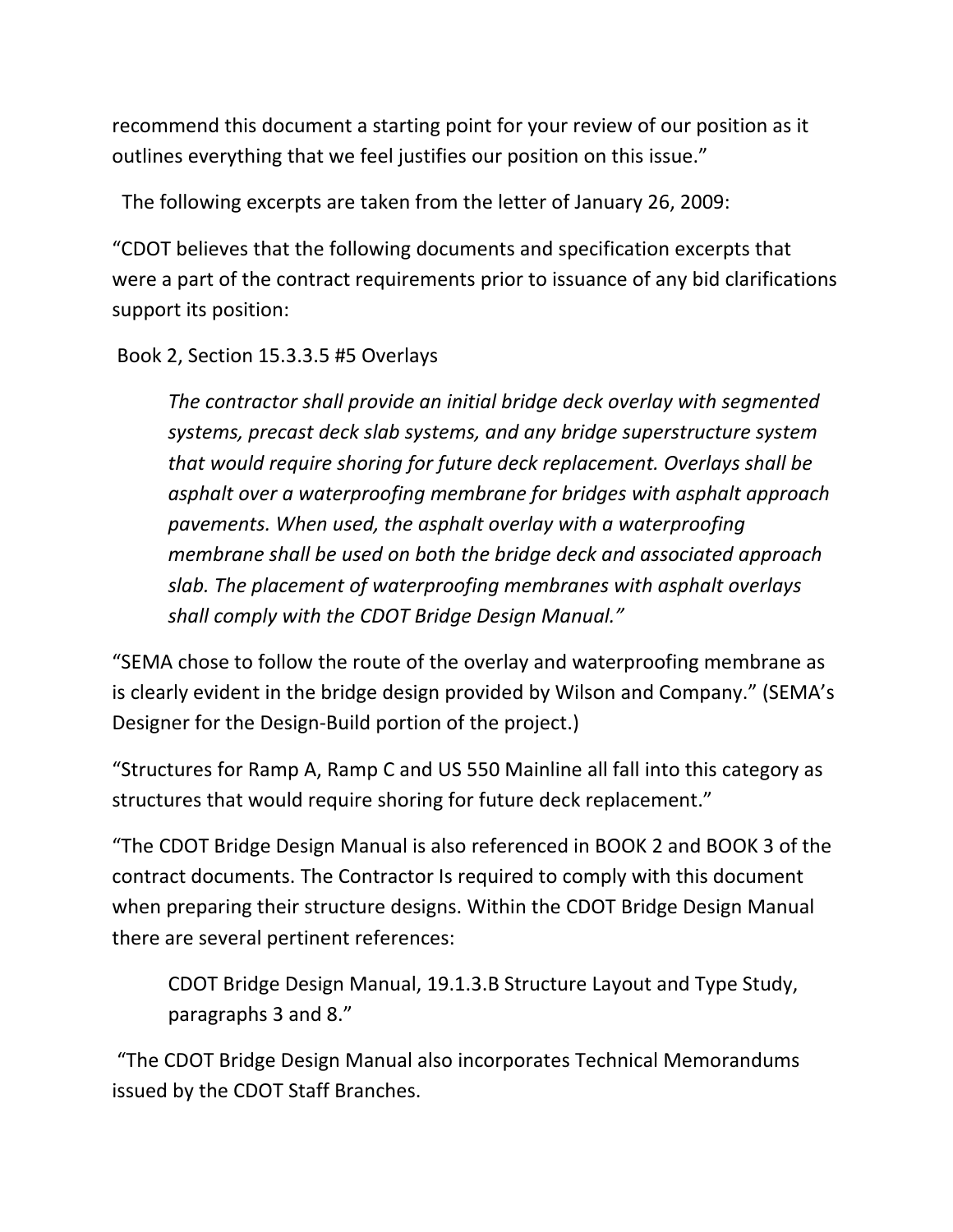CDOT Bridge Design Manual paragraph 19.1.6 Standards for the Design and Construction of Structures and Paragraph 19.1.6 A Standard Published by Staff Bridge."

"The following Technical Memorandums are pertinent to this issue:

Technical Memorandum #27 – Replaceable Bridge Decks.

Memorandum dated June 15, 2000 – Bridge Deck Cover and Overlay Thickness."

"All of these references discuss the requirements for bridge decks and overlays, again reiterating that these items should be included in the construction."

## **With respect to the Pre – Bid Clarifications, the CDOT letter of January 26, 2009 states:**

"First bid clarification: Clarifications and Known Changes – US 160  $4<sup>th</sup>$  Lane – MDB Project. Pre-Bid Meeting March 4<sup>th</sup>, 2008. This was a bid clarification handed out at the mandatory pre‐bid meeting. The questions and answers to #7 and #47 are below.

### Question #7:

Book 2 Section 15.3.3.1 – Since the bridges are not being paved, does the contractor need to do a profilograph of the deck and approach slabs as noted?

#### Answer #7:

Because the 3" asphalt membrane on the bridge decks has been eliminated it is no longer necessary to perform a profilograph of the completed bridge decks or approach slabs. The contractor may use a straight edge of sufficient length to prove to CDOT that the bridge decks and approach slabs are flat and straight.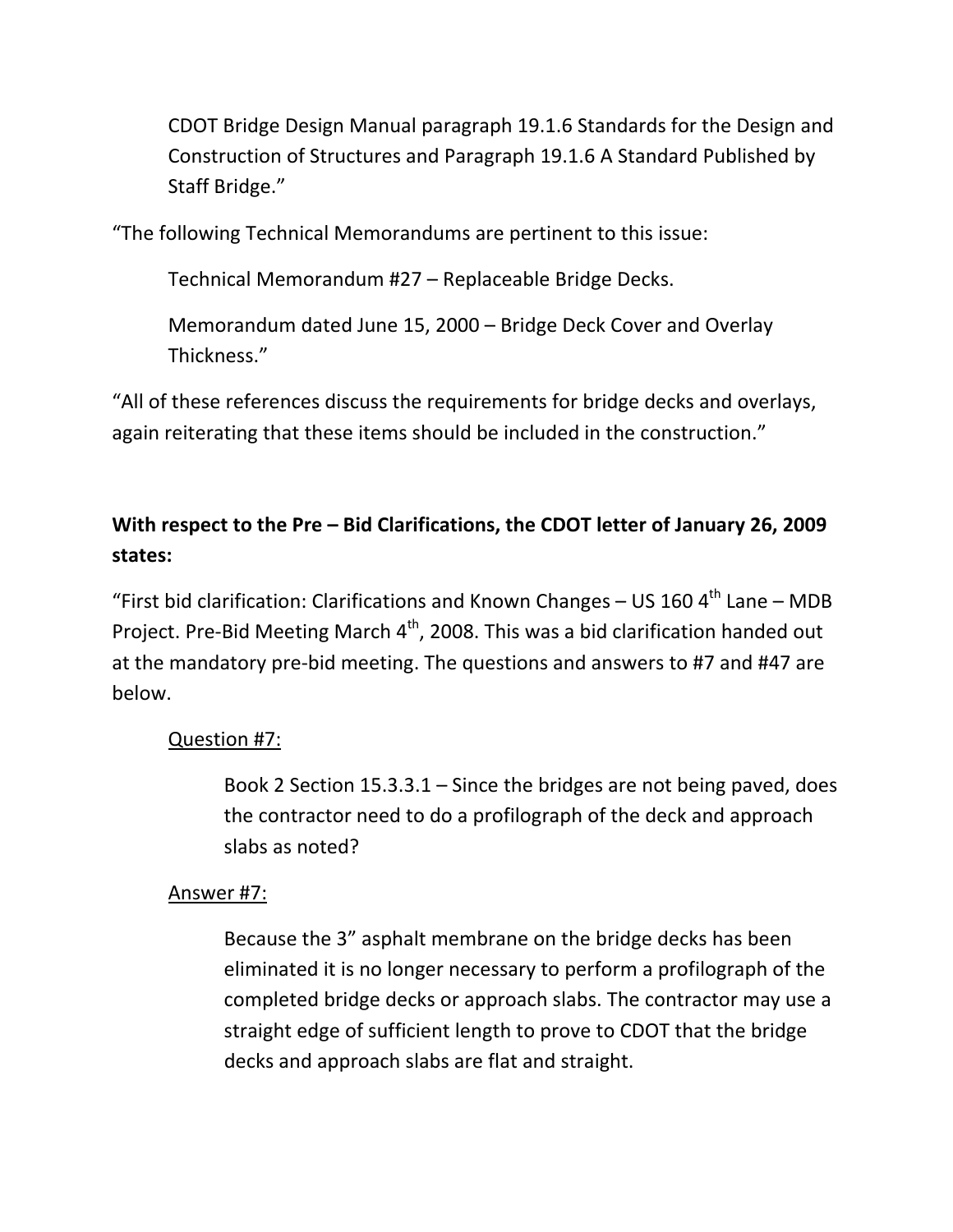### Question #47:

CDOT requires that bridge deck slabs be fully replaceable. Does that mean for CIP concrete box girder bridges, that the entire deck must be removed without the use of shoring, or is the use of shoring allowed during replacement?

### Answer #47:

For CIP post tensioned box girder bridges a deck with a 3 inch HMA overlay and waterproofing is acceptable."

"The second bid clarification was; Clarifications and Known Changes – US 160  $4<sup>th</sup>$ Lane – MDB Project – Subsequent to Pre-Bid Meeting March  $4^{\text{th}}$ , 2008. The question and answer to question #25 are below:

### Question #25:

CDOT requires that bridge deck slabs be fully replaceable. Does that mean for CIP concrete box girder bridges, the entire deck must be able to be removed without the use of shoring, or is the use of shoring allowed during deck replacement?

#### Answer # 25:

Refer to BOOK 2 Section 15.3.3.5 Paragraph 5 Overlays."

"The third bid clarification was; List of Questions and Answers - US 160  $4^{\text{th}}$  Lane -MDB Project – Prebid Clarifications – March 24, 2008.

There was no clarification regarding this topic in this transmittal."

"The fourth bid clarification was; List of Additional Questions and Answers – US 160  $4<sup>th</sup>$  Lane – MDB Project – Prebid Clarifications – April 2, 2008.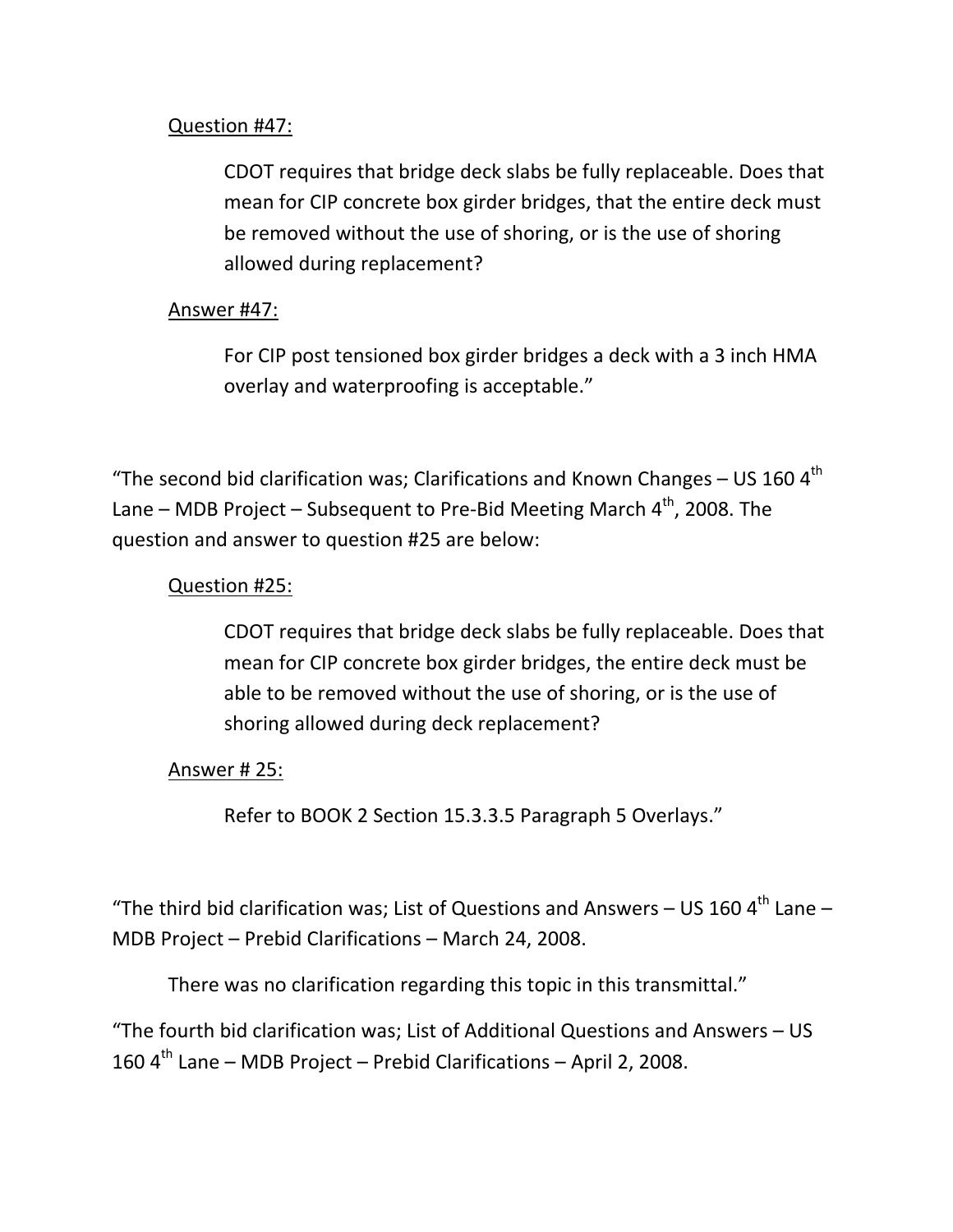There was no clarification regarding this topic in this transmittal."

"The fifth and final clarification was; List of Additional Questions & Answers – US 160  $4^{\text{th}}$  Lane – MDB Project April 2<sup>nd</sup>, 2008 – Part #2. The question and answer to question #1 are below:

### Question #1:

We need further clarification on Question 25 in the pre-bid Questions and Answers. It is our understanding that Post tensioned Structures are excluded from the replaceable deck requirement. Does this apply to all continuous post tension structures including U‐Tub Structures?

### Answer #1:

Yes, continuous post‐tensioned U‐Tub girders are exempt from the replaceable deck requirements so long as the waterproofing membrane and 3" asphalt overlay are included in the bridge deck construction per Book 2 Section 15.3.3.5.5"

"In summary, we believe there is a significant amount of information included in the contract documents which clearly state the requirement for the bridge construction to include the HMA overlay and waterproofing membrane for the CIP Post‐Tensioned structures with non‐replaceable decks as chosen by SEMA. Furthermore, while there was an initial clarification which inadvertently confused the issue," (*the answer to Question #7 in the Pre‐Bid Meeting dated March 4th, 2008 above*)" there were three subsequent clarifications which were issued with the specific purpose of clarifying these items and which should have eliminated any uncertainty with respect to the contract requirements. Based on these facts, it is still our position that the requirement to include the HMA overlay and waterproofing membrane is within the scope of the original contract."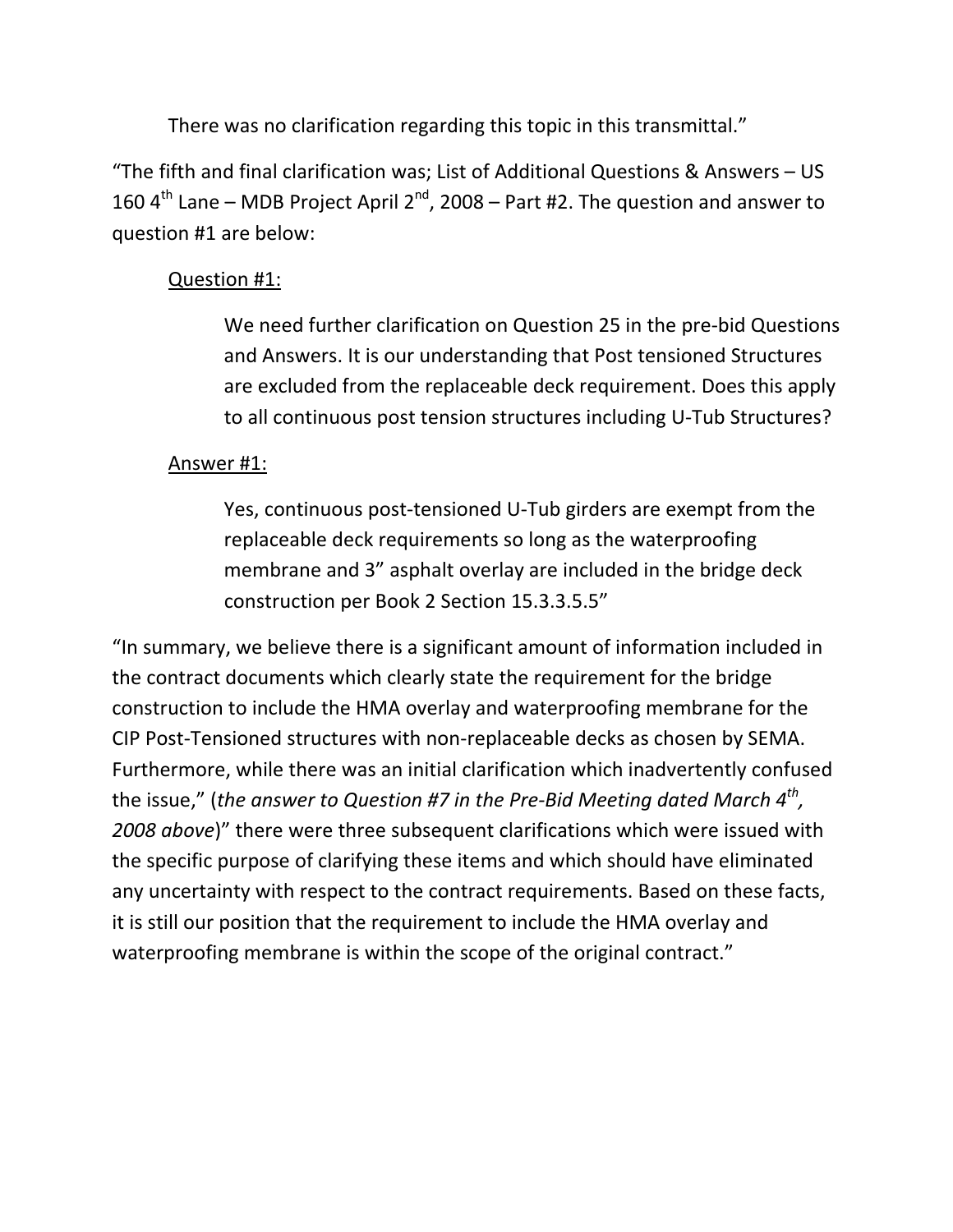# **SEMA's Position as stated in its Pre – Hearing Submittal:** SEMA Construction, Inc. believes that construction of the asphalt overlays and waterproofing are not in the scope of the subject contract.

SEMA provided the DRB with a document in two volumes entitled: "Prehearing Position Paper for Waterproof Membrane & 3" HMA. Volume One is an Executive Summary and Volume Two contains Reference Documents. The following excerpts are from Volume One.

## **"Summary of Position"**

"The issue in this dispute is not whether the design should accommodate for a Waterproof Membrane and 3" HMA Overlay on the bridge deck. Sema's design provides accommodation for future installation of the waterproof membrane and 3" HMA Overlay as part of future phases of project construction in accordance with the contract specifications.

The disagreement is whether the actual construction of the Waterproof Membrane and the 3"HMA Overlay is part of the current contractual work scope on this project.

There is a distinct difference between design requirements and construction requirements. This is especially true in a Design‐Build work scope for the first phase of a project requiring subsequent future contracts for the project to be functional. Several design elements of our design work scope require the design to incorporate construction elements that will be in future construction contracts for this project interchange.

SEMA Construction incorporated all of the design and construction requirements of the bidding documents, including CDOT issued clarifications into our technical approach and cost proposal.

The CDOT issued Clarifications were concise and clear. None of the Prebid questions regarding this dispute were submitted from SEMA Construction. We clearly understood the specifications and the Clarification.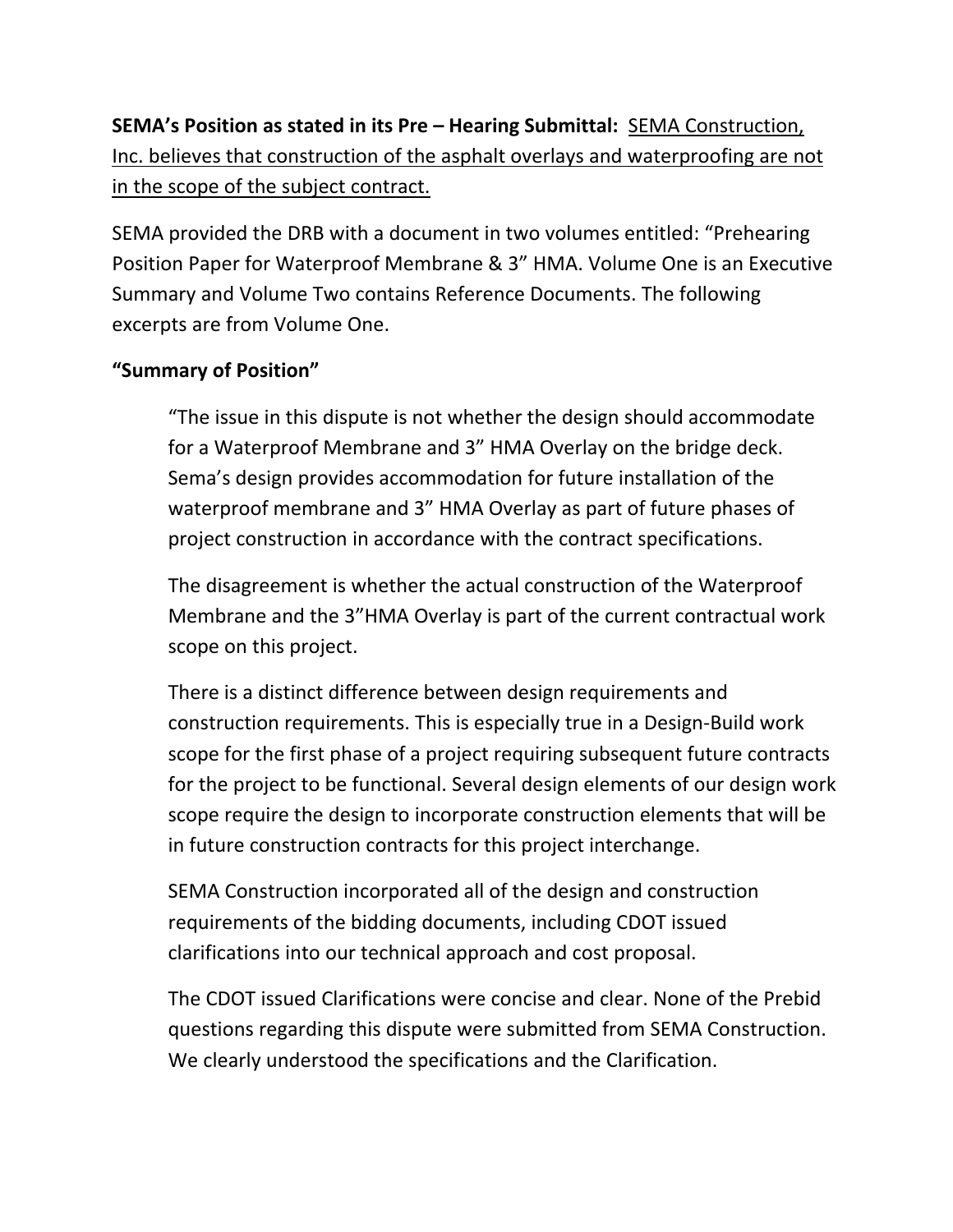SEMA Construction has consistently (word missing) in all documentation including Prebid Meeting Minutes, Escrow Documents, Structures Concept Reports, Schedule of Value Quantities, Design Development Meeting Discussions, and Design Submittals to CDOT the construction of the Waterproof Membrane and 3" HMA Overlay is in future construction contracts.

SEMA's position is supported by the following Statements of Fact:

## **Key Position Points**

- 1. CDOT issued Clarifications were Addenda to the Bid Documents.
	- A. Clarifications issued by CDOT were Addendum to Bidding Documents.
	- B. CDOT Standard Specification Section 102.04 allows for certain individuals to provide clarifications to bidders.
	- C. CDOT "The Rules" Paragraph 4.04 allows for CDOT to make revisions to the plans and specifications by providing revisions to each plan holder one day prior to the bid opening.
	- D. CDOT "Rules for Procurement of Design Build Contracts" Section 12 requires Proposers to be allowed to ask questions and to receive answers or clarifications with material changes to be provided in writing.
- 2. CDOT deleted the Construction Requirement for the Waterproof Membrane & 3" HMA Overlay in the Clarification 03/04/08.

A. CDOT Clarification issued 03/04/08 Response No. 7 deleted the requirement for the inclusion of the Waterproof Membrane and the 3" HMA Overlay on Bridge Decks.

B. CDOT Mandatory Pre‐Bid Meeting on 03/04/08 the CDOT Presentation stated Waterproof Membrane and 3" HMA Overlay was deleted.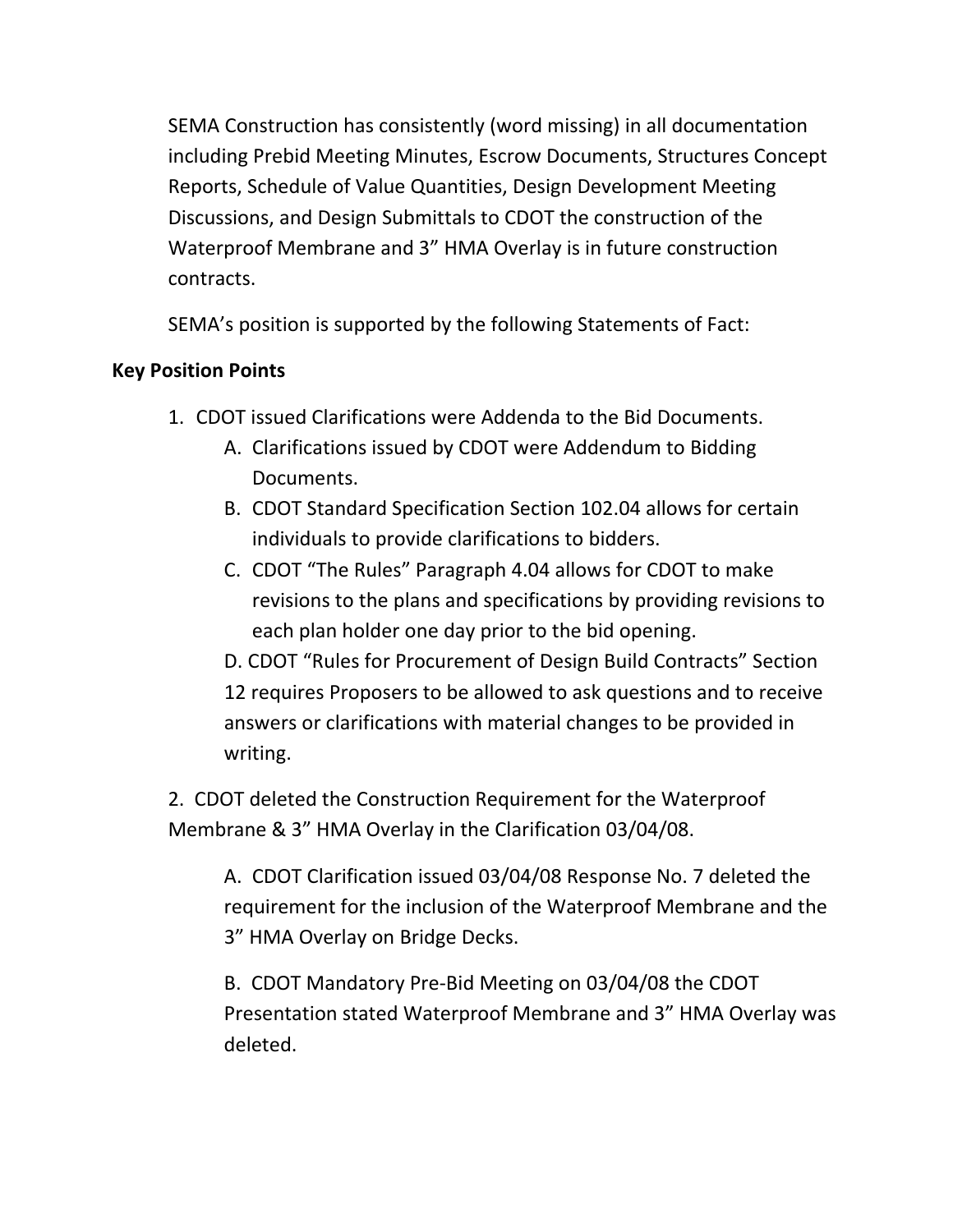C. CDOT never rescinded/corrected the CDOT Clarification issued 03/04/08 eliminating the inclusion for the construction of the Waterproof Membrane and 3" HMA Overlay.

3. Consistent Interpretation of Contract Documents by SEMA Construction

A. The "Structures Concept Report" (*submitted by SEMA*) required by the Contract Specifications clearly noted the Waterproof Membrane and the 3" HMA Overlay would be by others and CDOT did not take exception to the note and approved the report.

B. SEMA Construction has encouraged CDOT to view the Escrowed Bidding Documents which will show the Waterproof Membrane and 3" HMA Overlay was not included in our bid proposal.

C. Meeting minutes from the Mandatory Prebid Meeting 03/04/08 CDOT noted during the presentation the Waterproof Membrane and 3" Overlay was no longer part of this project work scope.

D. Book 4 Sheet 13 – Summary of Approximate Quantities furnished by CDOT showed a Roadway quantity of HMA Gr X 75 PG (64‐28) of 4012 tons and a quantity for Ramp C Bridge of 102 tons. No quantities were shown for Ramp A or the US 550 Bridge.

The Schedule of Values submitted by SEMA Construction and approved by CDOT clearly showed the deletion of the quantity of 3" HMA Overlay for Ramp C Bridge and only showed a total project quantity of 4012 tons specific to the Roadway.

E. Book 4 Sheet 14 – Summary of Approximate Quantities furnished by CDOT did not show a contract item 515 – Waterproof Membrane for any of the bridge structures.

The Schedule of Values submitted by SEMA Construction and approved by CDOT does not show a contract pay item for the Waterproof Membrane.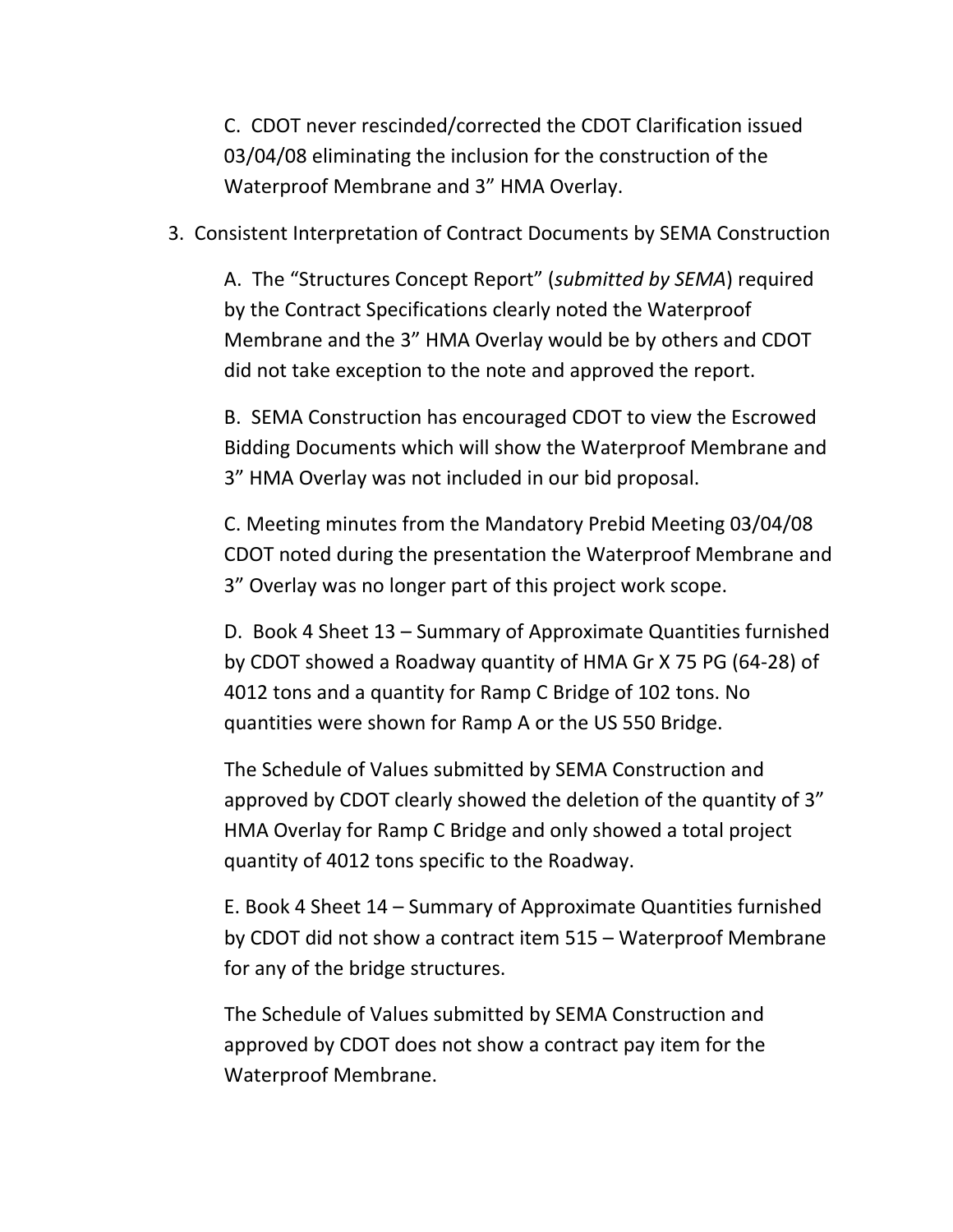### 4. CDOT Position Letter of 01/26/09

A. We are in agreement with CDOT; our design of the bridge deck is based on the design incorporating a Waterproof Membrane and a 3" HMA Overlay per the specification requirements for a fully replaceable bridge deck requiring shoring.

B. CDOT stated in their letters of 12/11/08 and 01/26/09 the Clarification Response No. 7 issued by CDOT on 03/04/08 was incorrectly stated and was not intended to address the elimination of the Waterproof Membrane and 3"HMA Overlay.

C. CDOT Clarification Response No. 7 was specific, clear and concise confirming the basis of the initial clarification question asked.

D. CDOT has an obligation under the CDOT Standard Specifications and the CDOT Rules and Regulations to provide Clarifications to the bid documents. The Proposers had an obligation to CDOT to incorporate CDOT Clarifications into the bid document requirements and subsequently the price proposals.

E. Prior to the submission of the bid proposal it is not unreasonable for all bidders to rely upon the exact language as stated by CDOT. It would be arbitrary and capricious for CDOT to modify a Clarification after the bid proposals are submitted.

F. CDOT Clarification on 03/04/08 for Questions and CDOT Responses No. 7 & No. 49 are two completely separate questions and responses. Question and Response No. 7 is strictly limited to construction. Question and Response No. 49 is solely a design question which was specifically addressed under Book 2, Section 15.3 – Bridge Design Requirements.

G. CDOT Clarifications on 03/18/08 for Question No. 25 and the follow‐up Clarification issued on 04/02/08 Question No. 1 in the Clarifications cited specific sections of the Specification Section 15.3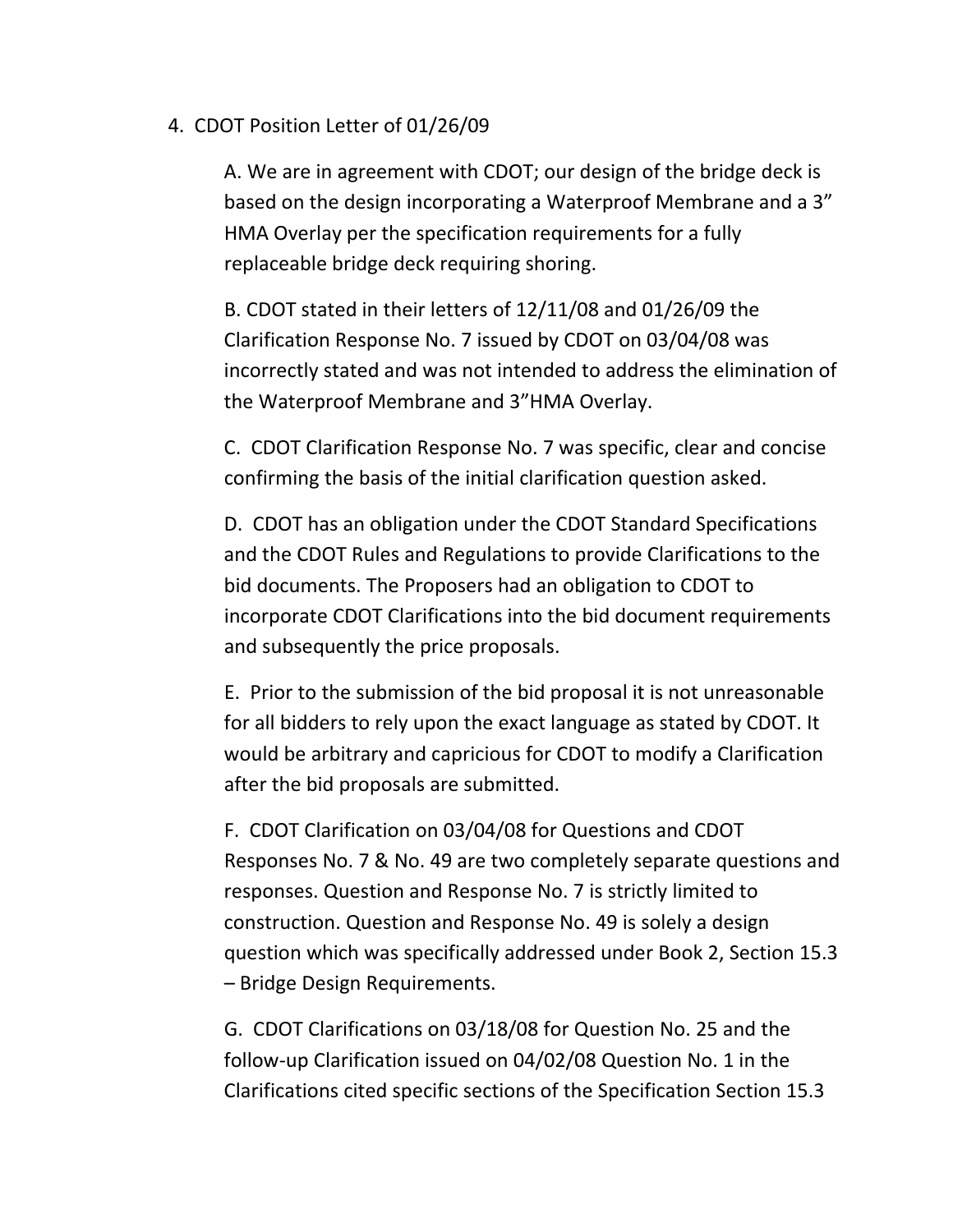entitled Bridge Design Requirements. These questions and CDOT issued Clarifications were specific to the design of replaceable bridge decks."

Pages 11 through 17 of Volume One of the SEMA Pre‐Hearing Position Paper discuss the "Key Positions" cited above in more detail. The following are three excerpts from those pages.

Page 11 ‐

"CDOT E‐Mail 03/18/08: "

"In the e‐mail from CDOT and also at the Prebid Meeting on03/04/08CDOT stated it was the responsibility of the General Contractors bidding the project to distribute Questions and Clarifications from CDOT as CDOT would not be issuing the traditional addenda with normal Design‐Bid‐Build Projects as this project was a Modified Design Build which was being administered at the region level."

Page 16 –

Q&A No. 49

Pre‐Bid Question: CDOT requires that the bridge deck slabs be fully replaceable. Does that mean for CIP concrete box girder bridges, that the entire deck must be able to be removed without the use of shoring, or is the use of shoring allowed during bridge deck replacement?

CDOT Response: "*No, for CIP post tensioned box girder bridges a deck with a 3 inch HMA overlay and waterproofing membrane is acceptable."*

SEMA Commentary:

"The requirement by CDOT for a fully replaceable bridge deck in the future is a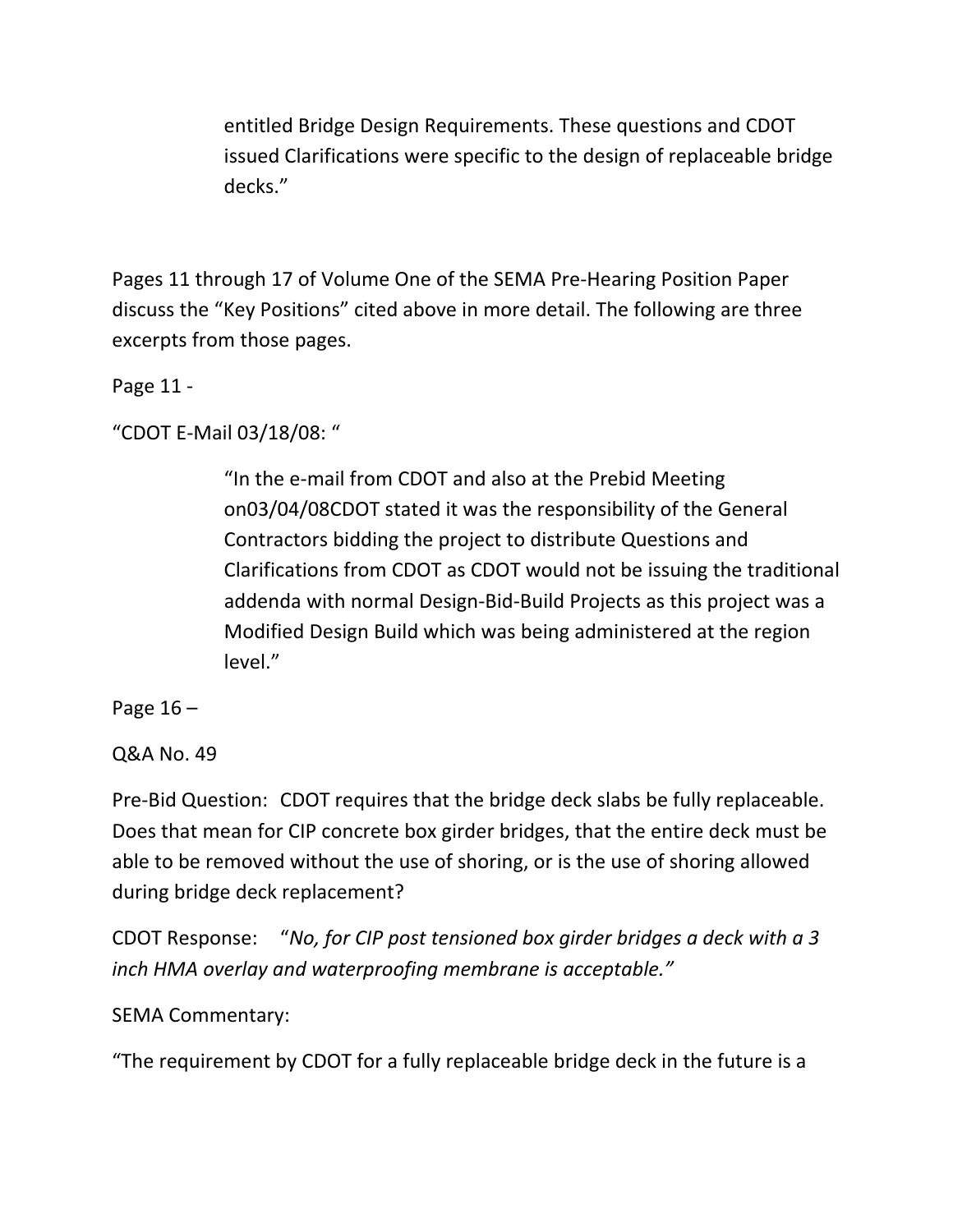design requirement, not a construction requirement for this project work scope. The response by CDOT clarified it was not necessary for the design of a structure to accommodate for the structure to be self‐supporting without the use of shoring when the entire deck has been removed if the design incorporates a 3"HMA overlay and waterproofing membrane. Our design incorporates a 3"HMA and Waterproofing Membrane."

Page 17‐

CDOT Clarification Issued 03/18/09

Q&A No.  $25 -$  page 5 of 5

Pre‐Bid Question: CDOT requires that the bridge deck slabs be fully replaceable. Does that mean for CIP concrete box girder bridges, that the entire deck must be able to be removed without the use of shoring, or is the use of shoring allowed during bridge deck replacement?

CDOT Response: "*Refer to Book 2 Section 15.3.3.5 Paragraph 5"*

SEMA Commentary: "CDOT was asked to clarify the specific intent for the design requirement for future bridge deck slab replacement relative to the use of shoring.

> CDOT responded by referring the question back to Book 2 – Technical Specifications under Section 15.3 – Bridge Design Requirements Sub‐Section 15.3.3.5 Paragraph 5.

> Our bridge deck design incorporates and complies with the CDOT Clarification requiring the bridge deck design to include either a Waterproof Membrane with 3" HMA Overlay or a bare deck with 3" of concrete covering the reinforcing steel with a concrete sealer."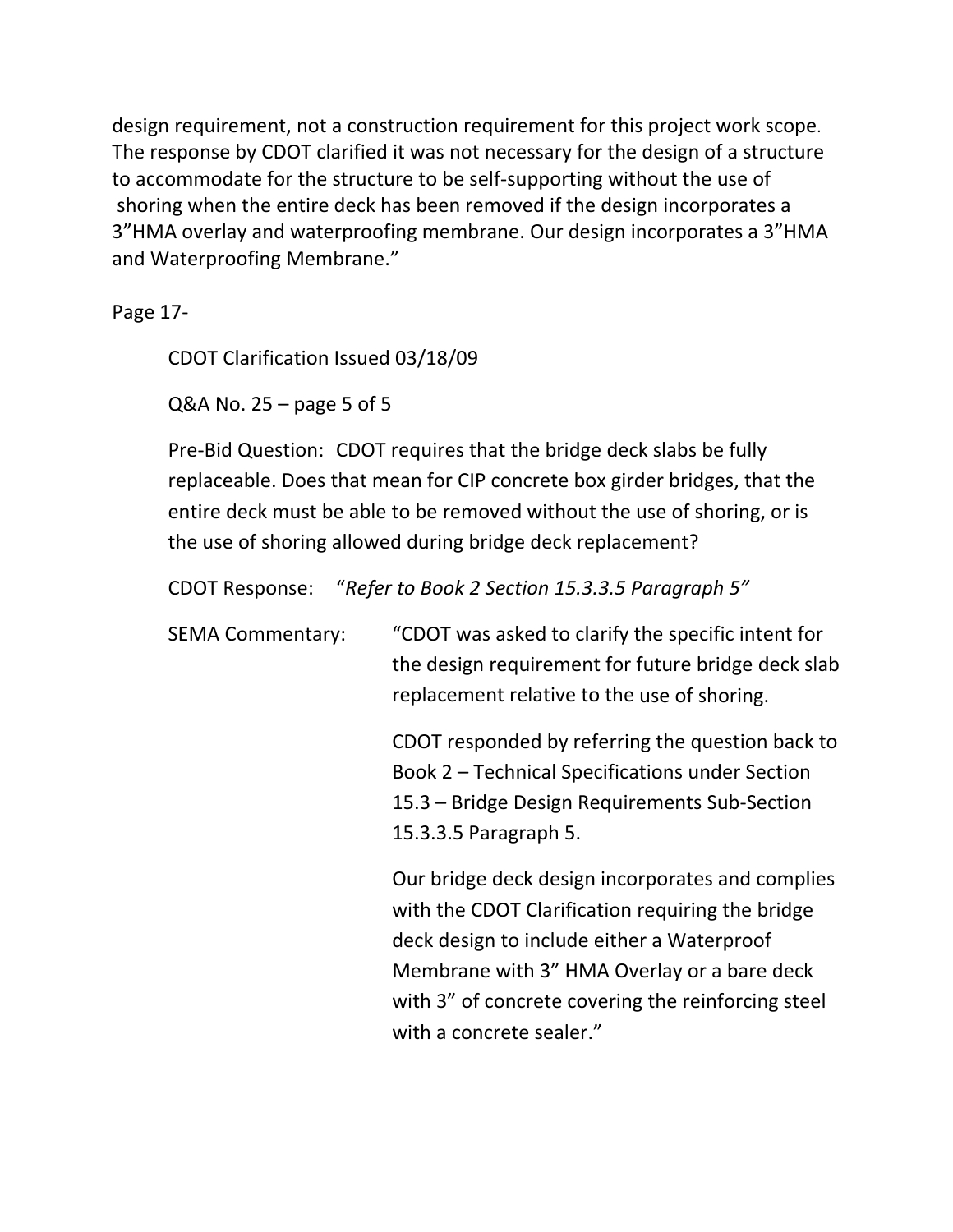#### **Hearing:**

**SEMA Presentation:** In its presentation to the DRB, SEMA provided the following Summary of its Position: (*This text is taken from the handout provided to the DRB in the Hearing.)*

- 1. CDOT issued Clarifications were Addenda to the Bid Documents.
- 2. SEMA Construction relied upon CDOT Clarifications and incorporated those clarifications into the proposal submitted to CDOT.
- 3. CDOT deleted the Construction Requirement for the Waterproof Membrane & 3" HMA Overlay in the Clarification Response No. 7 issued 03/04/08.

CDOT Response: *"Because the 3" asphalt membrane on the bridge decks has been eliminated it is no longer necessary to perform a profilograph of the completed bridge decks or approach slabs. The Contractor may use a straight edge of sufficient length to prove to CDOT that the bridge decks and approach are flat and straight."*

- 4. CDOT issued clarifications were concise and clear.
- 5. Proposer Question and CDOT Clarification Response No. 7 is unrelated to the subsequent Questions and Clarifications 49, 25 and 1 issued by CDOT.

6. CDOT Clarification No. 7 was construction related specific to the incorporation of the Waterproof Membrane and 3" HMA Overlay on the bridge decks in this project.

7. CDOT Subsequent Clarification to Responses No. 49, 25 and 1 were design questions and responses specifically related to the requirement for Bridge Deck Replacement Criteria.

8. Consistent Interpretation of Contract Documents by SEMA Construction: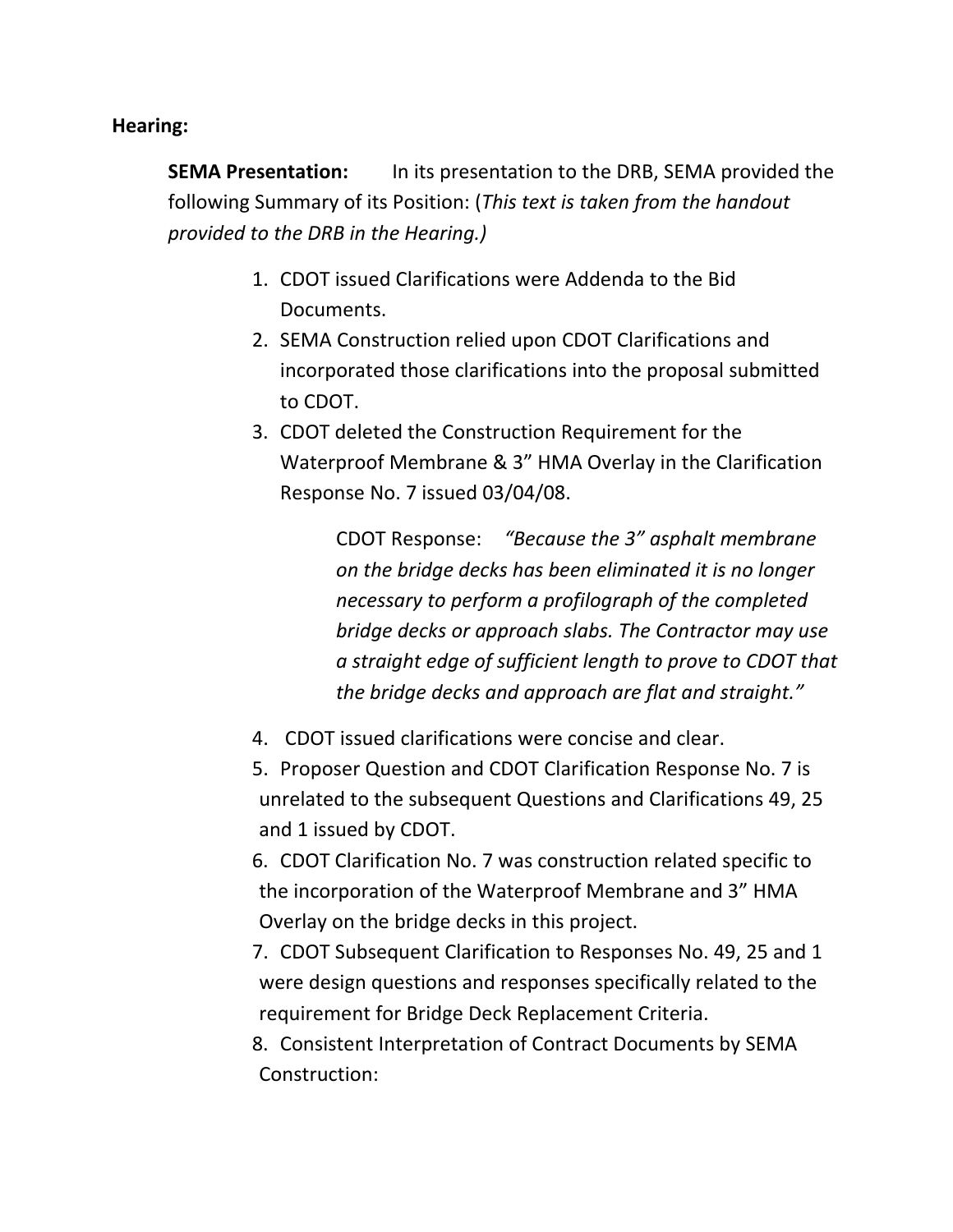- a. Incorporation of CDOT issued Clarifications into Bid Proposal.
- b. Prebid Meeting Minutes
- c. Escrow Documents
- d. Structure Concept Report
- e. Schedule of Values
- f. Design Development Meeting Discussions
- g. Design Submittals.

(*The DRB interpreted this to mean that SEMA believed it had been consistent in showing that it had made provision for the 3"HMA overlay and Waterproofing in its design but that installation was not a part of this contract.)* 

9. CDOT letters of 12/18/08 and 01/26/09 regarding Clarification No. 7

> "*CDOT acknowledges that we did not answer this initial clarification question correctly."*

**CDOT Presentation:** In its presentation to the DRB, CDOT made the following points: (*This text is taken from the handout CDOT provided to the DRB in the Hearing.)*

> • What transpired after the bid date is not relevant to whether or not it is in the contract. (*The DRB interpreted this to mean that CDOT believed that the fact that SEMA's Structure Design Report and subsequent design submittals showed the 3" HMA Overlay and Waterproofing Membrane to be installed by others was not relevant.)*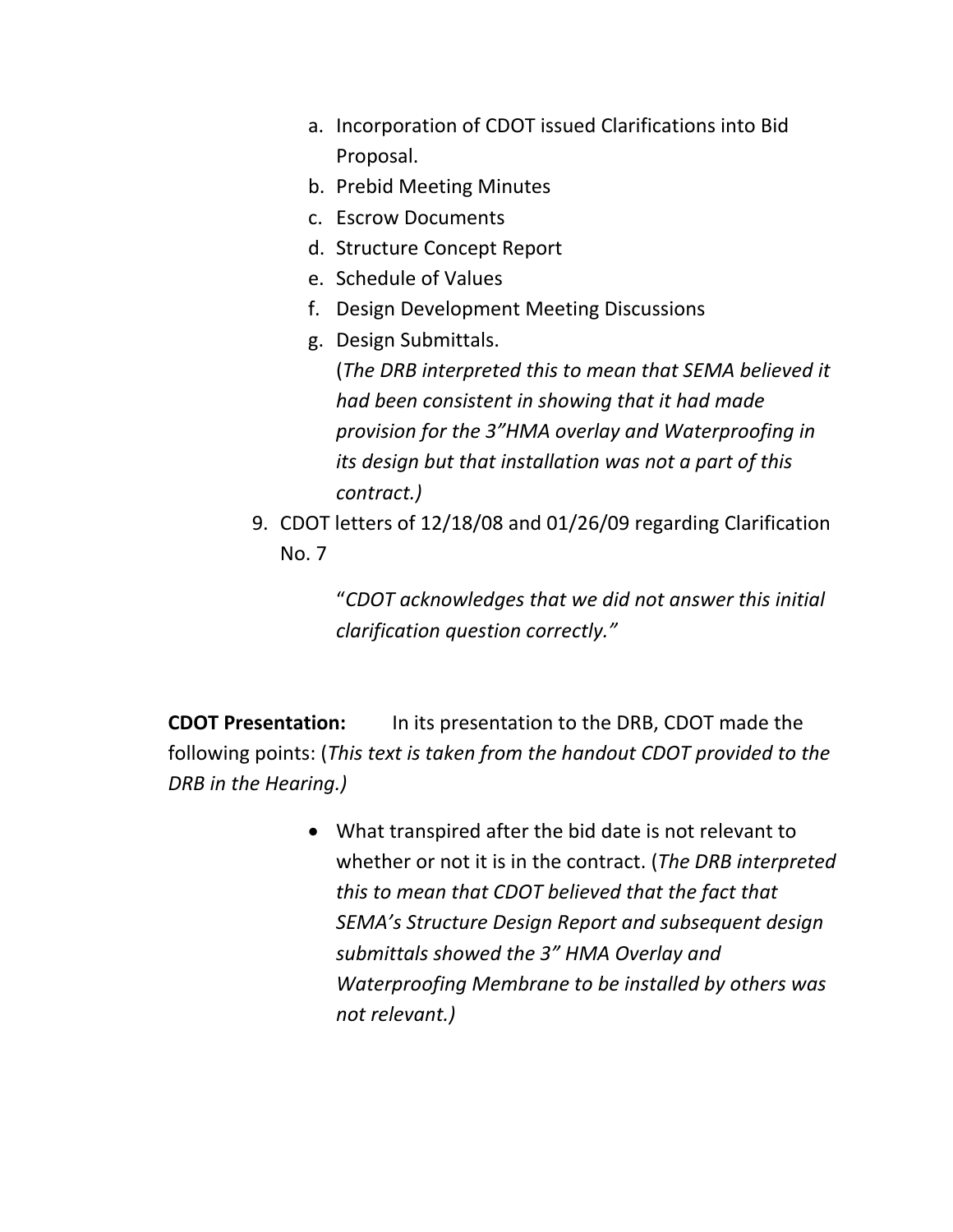- We agree that the clarifications transmitted prior to the bid date would be viewed as addendums. That is the way we would consider them if we were bidding.
- If one clarification is taken as an addendum then all have to be considered addendum, in the order the addendum were transmitted.
- We did confuse the issue with the question No. 7 of the first pre‐bid clarification handed out at the Mandatory Pre‐Bid. Subsequent to Question No. 7 the issue regarding HMA and waterproofing membrane was brought up three additional times in pre‐bid clarifications, the second time was in the same pre‐bid documentation.
- Question #7 of the first bid clarification is a patent ambiguity. A patent ambiguity is defined as: blatant, obvious and significant. Please refer to hand out; Patent Ambiguity. Patent Ambiguity Doctrine.

The doctrine of Patent Ambiguity applies to government contract and is an exception to the general rule of contra proferentium. It requires that a contractor investigate any patent ambiguities in a contract before submitting a bid. In other words, it places upon contractors a duty to inquire and provides that a breach of the duty will prevent the contractor from recovering additional compensation for performing work under an ambiguous clause. If a contract is patently ambiguous, the contractor must inquire, regardless of the reasonableness of its interpretation.

As a result; SEMA had an obligation to seek clarification as stated in the contract Section 102.05 Examination of Plans, Specifications, Special Provisions, and Site Work.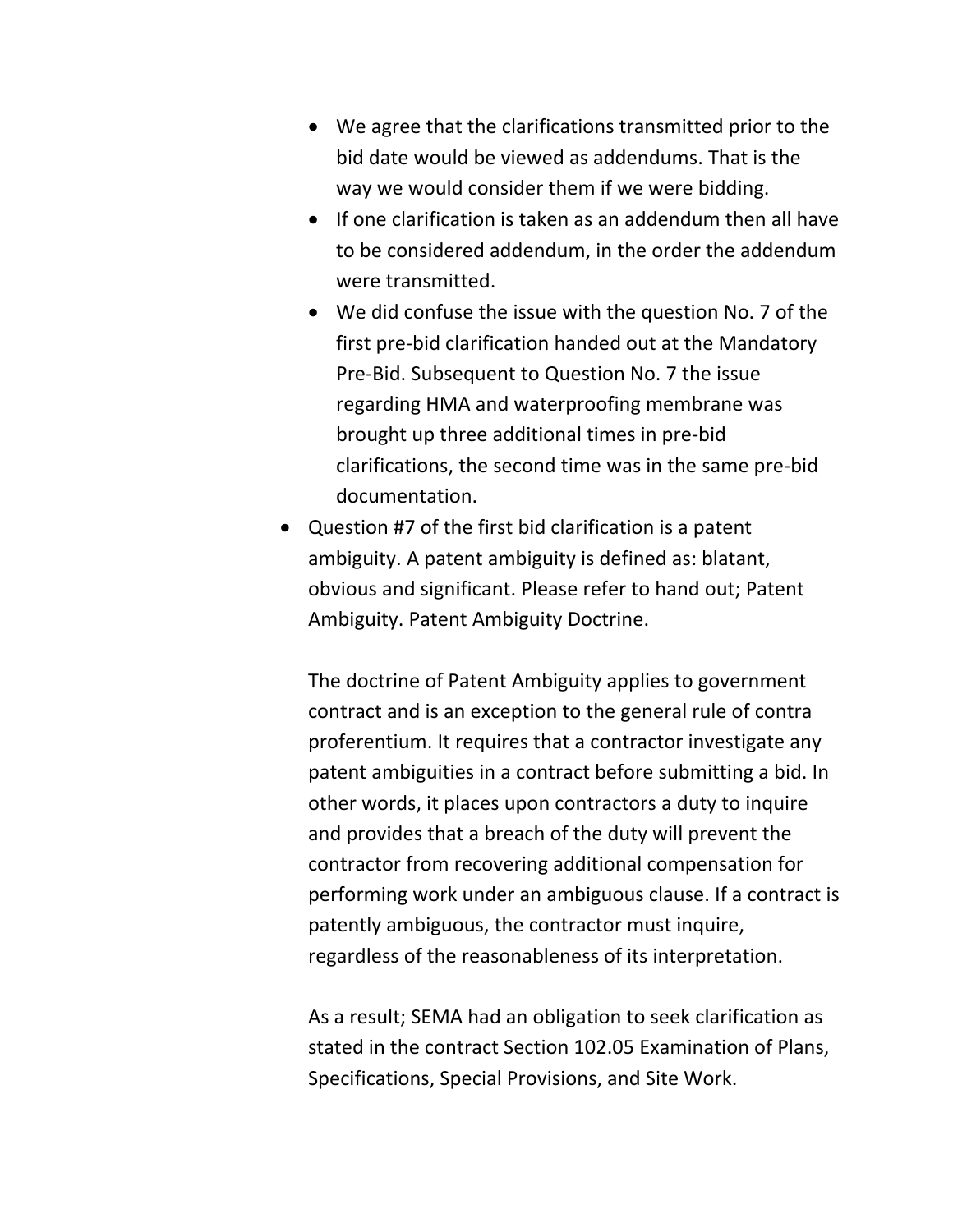*When CDOT proposed this legal theory, the DRB invited SEMA to respond. SEMA indicated that it would refer this issue to counsel and provide a response by March 27, 2009. The Chairman told the parties that the Hearing would proceed, but that the DRB would not complete its report until after it had received and reviewed the SEMA response.*

#### *The SEMA response was received on March 27, 2009 and is attached.*

The CDOT presentation continued: (*again, the text is taken from the handout provided to the DRB at the Hearing.)*

The subsequent clarifications stated:

• Clarification  $#1 - Q49$ 

That for CIP post tensioned box girder bridges a deck with a 3" HMA overlay and waterproofing membrane is acceptable.

• Clarification #2‐ Q25

The answer was referred to Book 2 Section 15.3.3.5 paragraph 5 Overlays This question dealt specifically with what SEMA has designed and built; CIP box girder bridges. Their design does not allow for deck replacement without shoring, they chose to go with an HMA Overlay and waterproofing membrane instead of a replaceable concrete deck.

• Clarification  $#5 - Q1$ :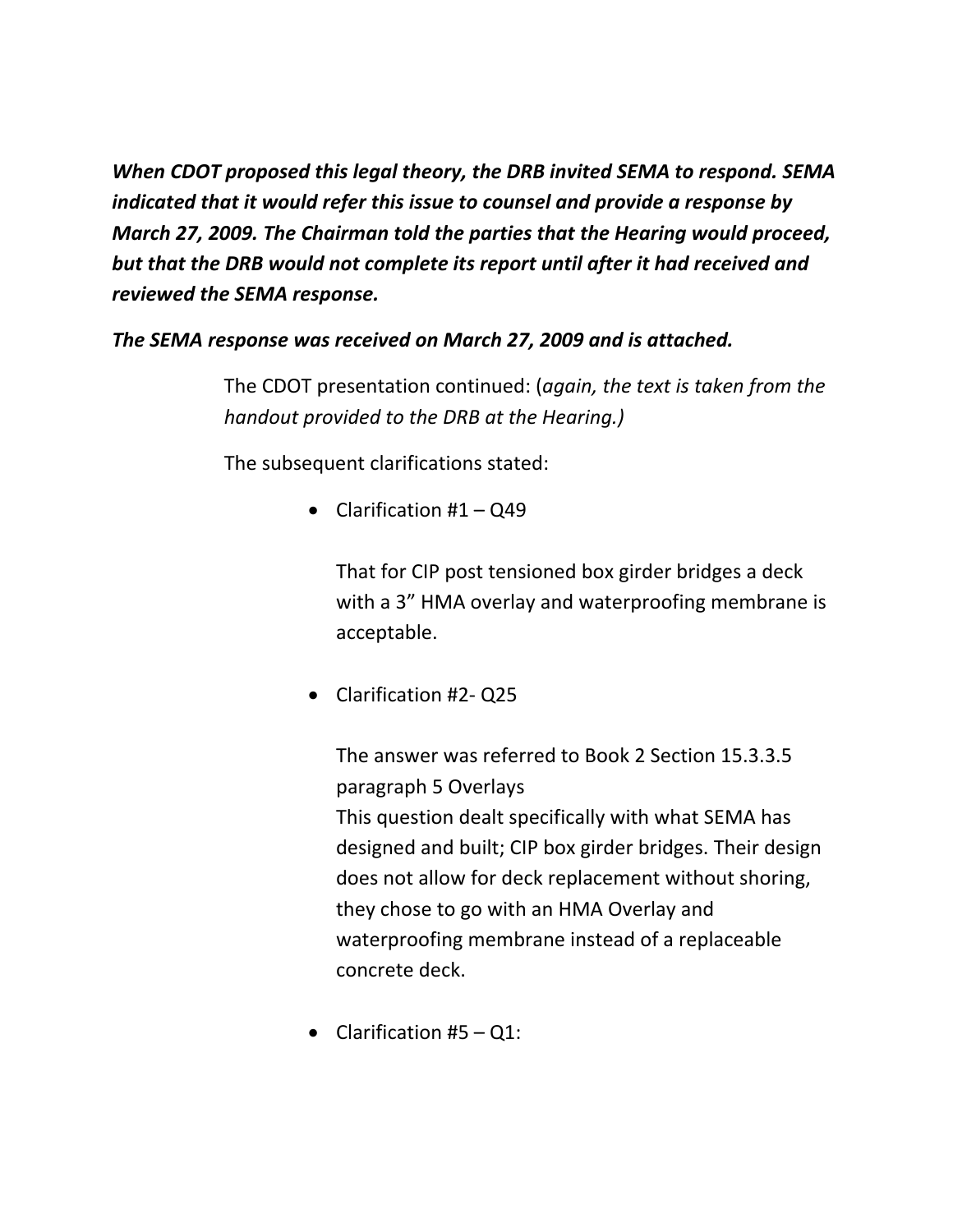We need further clarification on Question #25 in the Pre‐bid question and answers. It is our understanding that post tensioned structures are excluded from the replaceable deck requirement. Does this apply to all continuous post tension structures **including** U‐Tub Structures?

#### **Answer**

Yes, Continuous post tensioned U‐Tub girders are exempt from the replaceable deck requirement so long as the waterproofing membrane and 3" asphalt overlay are included in the bridge deck **construction** per book 15.3.3.5.5 Components.

The clarification specifically states "construction", this was the last clarification/addenda transmitted.

SEMA chose to design and construct continuous post tensioned structures.

Section 15.3.3.5.5 Components addresses both design and construction requirements.

This addendum was received by SEMA.

- This contract is a lump sum contract; there are no unit prices.
- All quantities shown in the contract are "*for information only."*
- Book 5: Contract Reference Drawings:

Plan sheets 13‐19 of the Reference drawings shows 3" HMA and the waterproofing membrane.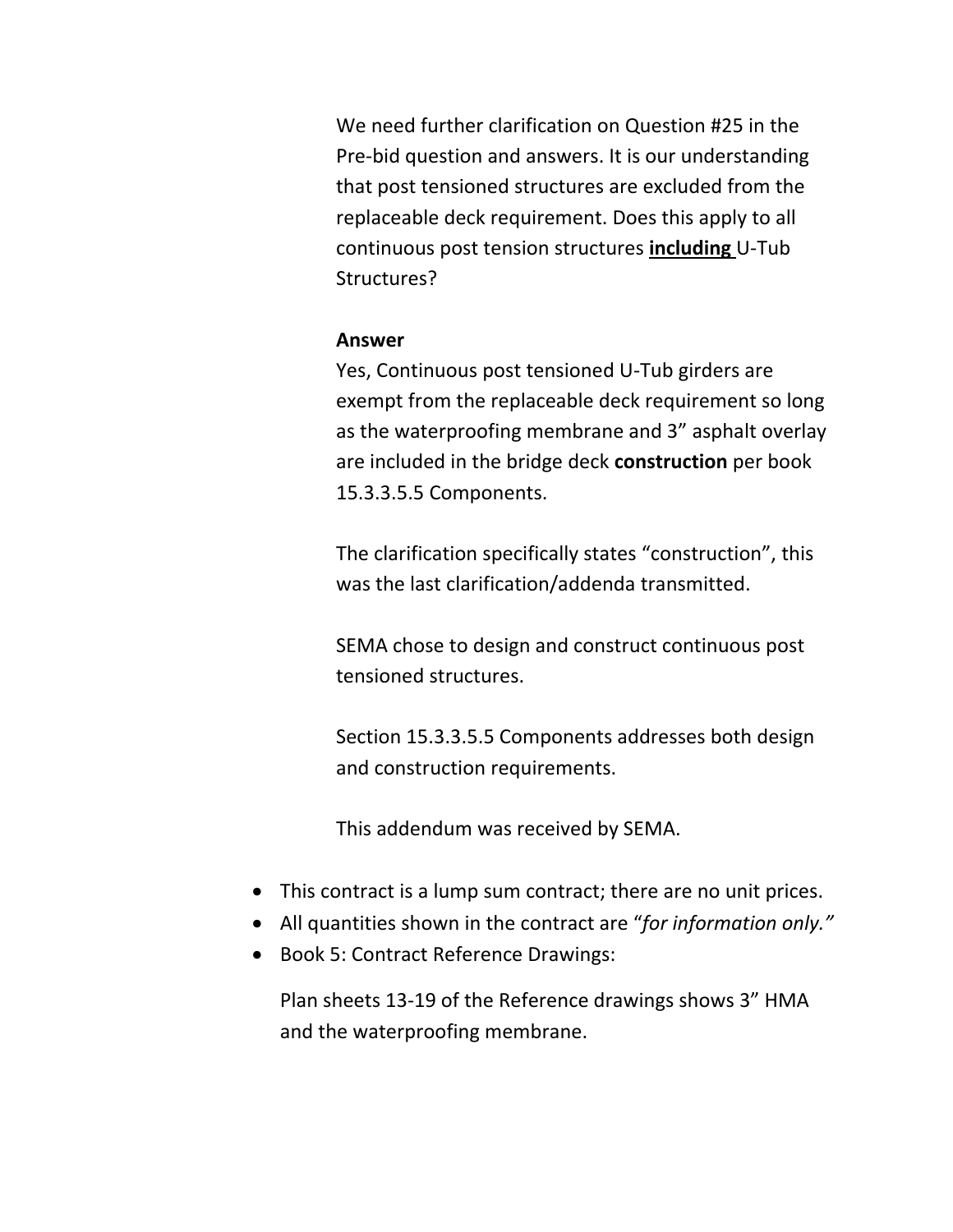The contract requires SEMA to either construct a bridge with the HMA and waterproofing membrane or with a concrete deck with 3" of cover.

• Approval of the "Structures Concept Report" did not waive the overlay requirement.

CDOT addressed the HMA and waterproofing membrane in the conceptual design review. We did not approve it without addressing the requirement. Please see attached concept review, lines #7 and #19.

(*The DRB was shown a "Review Comment Resolution Form" for the Design Build Conceptual Bridge Design Submittal by Wilson &Company. The CDOT reviewer noted in line 7 that 3" HMA and waterproofing were required and in line 19 that "Waterproofing membrane shall be done by the Contractor...")*

Standard Specification 105.02(b) provides that a contractor must separately notify CDOT in writing of any deviations between submittals and the plans and specifications.

Standard Specification 105.02(c) also provides that review of submittals by CDOT is not a complete check and only evaluate "general conformance with the design concept" and "general compliance with the information given in the plans and specifications."

It is settled law that shop drawing approval does not modify the parties' contract where the two differ, particularly where the contractor fails to notify the owner of those differences.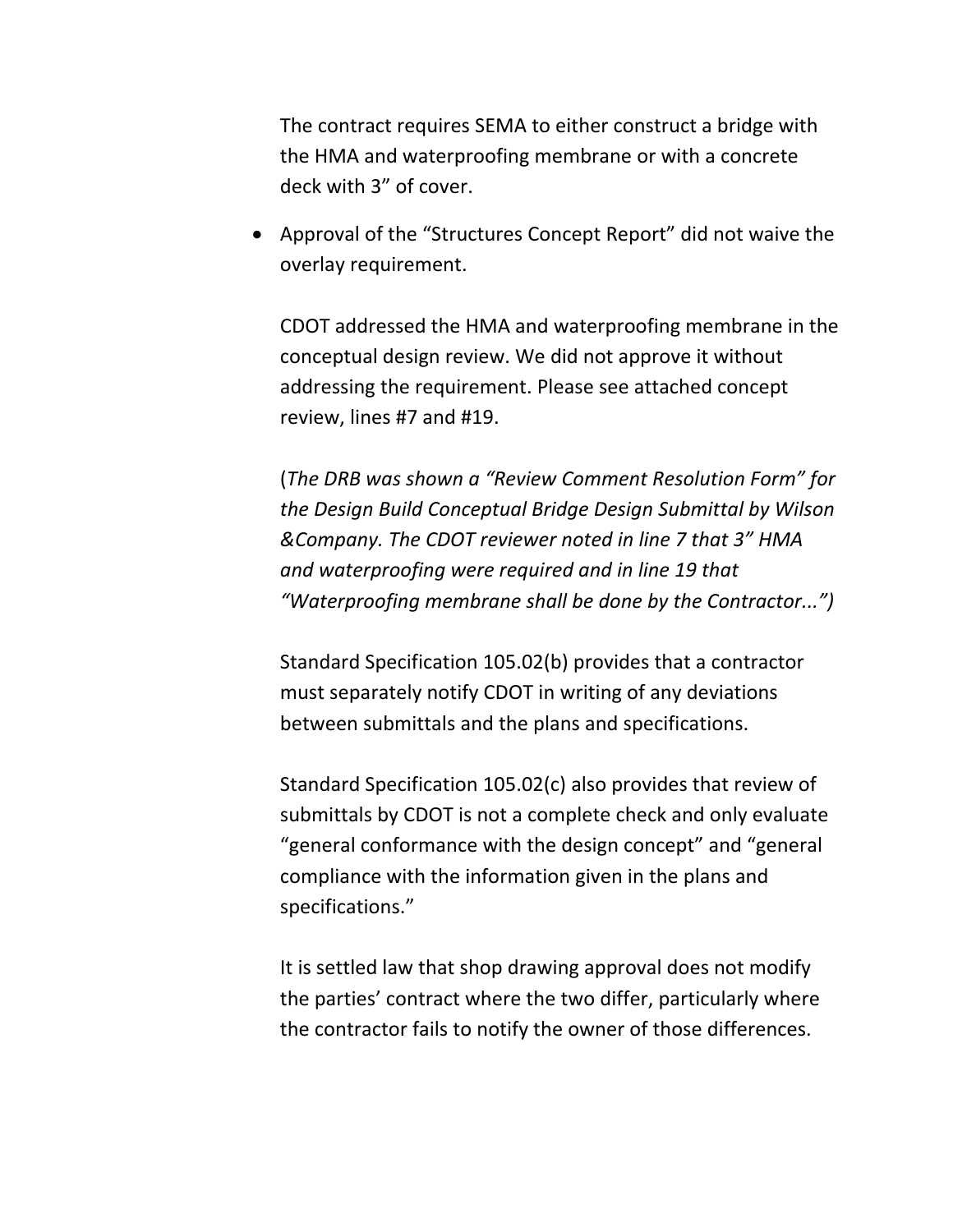#### **Rebuttals:**

- SEMA: The Reference Drawings in Book 5 are not a part of the contract. In Book 2 it says the contractor is not required to conform to the drawings in Book 5. There are lots of differences between the reference documents and the final approved drawings.
- CDOT: Concur, the reference documents are not in the contract.
- CDOT: The Schedule of Quantities was for information only. A comparison of the Schedule of Quantities and the Schedule of Values reveals that at present, seven quantities have been decreased, twenty one have been increased and ninety two have been added.
- CDOT: Regarding the assertion by SEMA that the 3" HMA and Waterproofing will be accomplished by others in a subsequent contract, the requirement of the contract is that the design and construction be fully functioning.
- SEMA: Take exception to 15.1. These structures won't be fully functional bridges until the work in subsequent contracts is completed.

#### **Questions from the DRB:**

DRB: Bidder asking Question No. 7 seemed to believe it knew from some prior communication that the 3" HMA Overlay and waterproofing had been eliminated. How did that happen? CDOT: That question came from one of the local bidders who had visited the office before the bid documents were issued.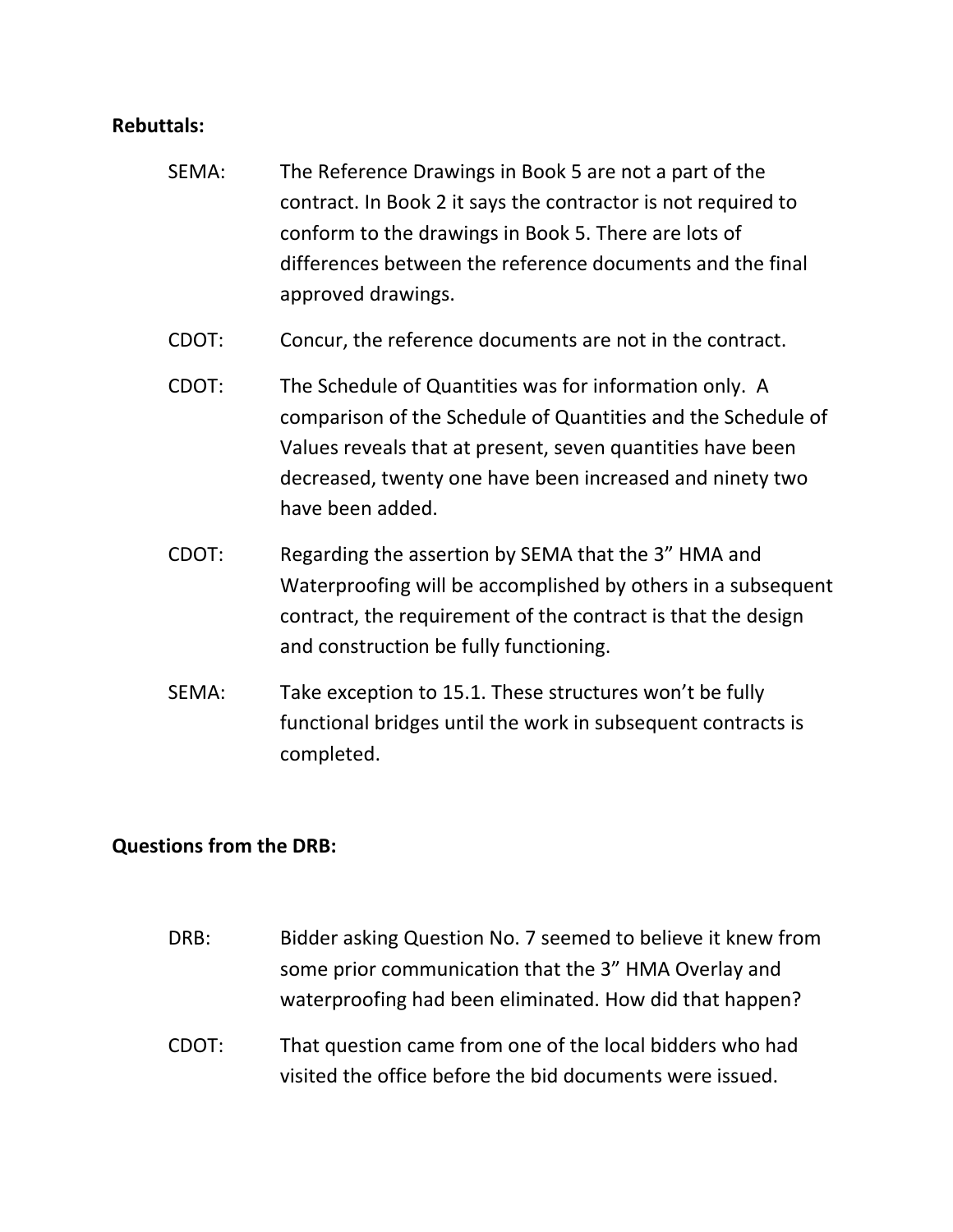- DRB: When were the approach slabs taken out of the project?
- CDOT: The approach slabs were deleted in Book 2, 15.3.3.5 Components, 2. Approach Slabs.
- DRB: I thought I heard that SEMA had the asphalt quantities.
- CDOT: The asphalt quantities in the Schedule of Quantities provided for reference in the bidding documents include the quantities required for the roadway and the quantity required for the 3" HMA overlays on all four bridges.
- DRB: Why did you want the overlays now?
- CDOT: We wanted the bridges protected because they will be used as haul roads in the future projects.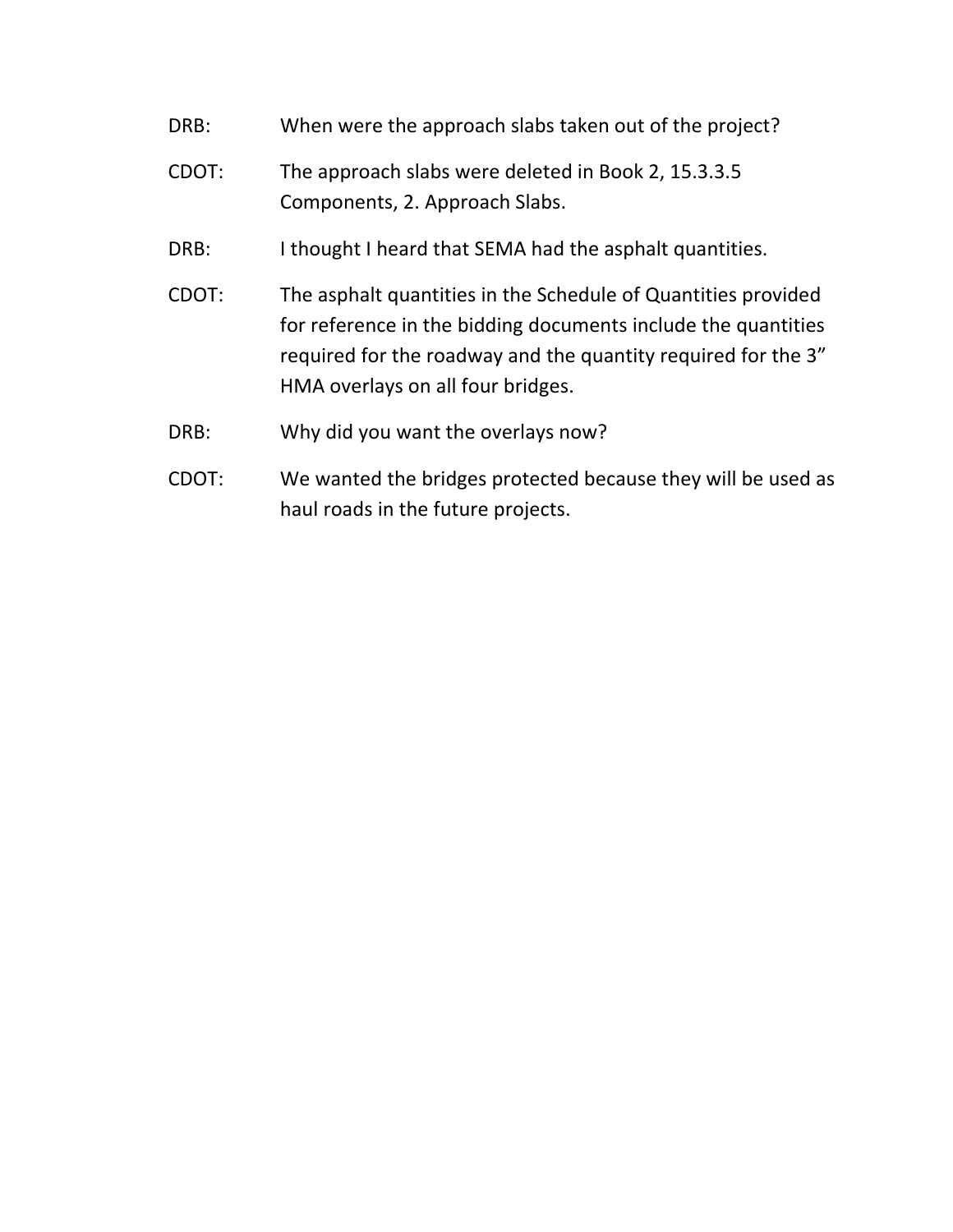#### **DRB Findings:**

1. Book 2 Section 15.3.3.5.5 states that: "The Contractor shall provide an initial bridge deck overlay with segmental systems, precast deck slab systems, and any bridge superstructure system that would require shoring for future replacement. Overlays shall be asphalt over a waterproofing membrane for bridges with asphalt approach pavements."

2. The CDOT response to Question 7 issued 03/04/08 –"Because the 3" asphalt membrane on the bridge decks has been eliminated…" resulted in a conflict in the contract documents.

3. Neither SEMA nor any of the other bidders questioned CDOT directly regarding the CDOT response to Question 7.

4. CDOT believes it clarified the conflict by stating in its response to questions 25, 47 and 1, that a 3"HMA Overlay and Waterproofing are required in bridge deck construction.

5. Questions 25, 47 and 1, while related to question 7, seem to be directed at clarifying how the firm posing the question (bidder) might comply with the requirements of Section 15.3.3.5 in completing its design, but did not specifically correct the response to Question 7.

6. CDOT did not issue a retraction or correction of its response to Question 7 although it had an opportunity to do so in the "Formal Revision Under Ad" issued March 13, 2008.

7. It is possible that SEMA, by utilizing the Schedule of Quantities provided for reference in the bid documents, inadvertently included an estimate for a 3" HMA overlay of each of the bridges in question in its bid.

8. The purpose of the DRB as stated in Section 105.22 of the contract is to assist in the timely and equitable resolution of disputes between CDOT and the Contractor in an effort to avoid animosity and construction delays. The